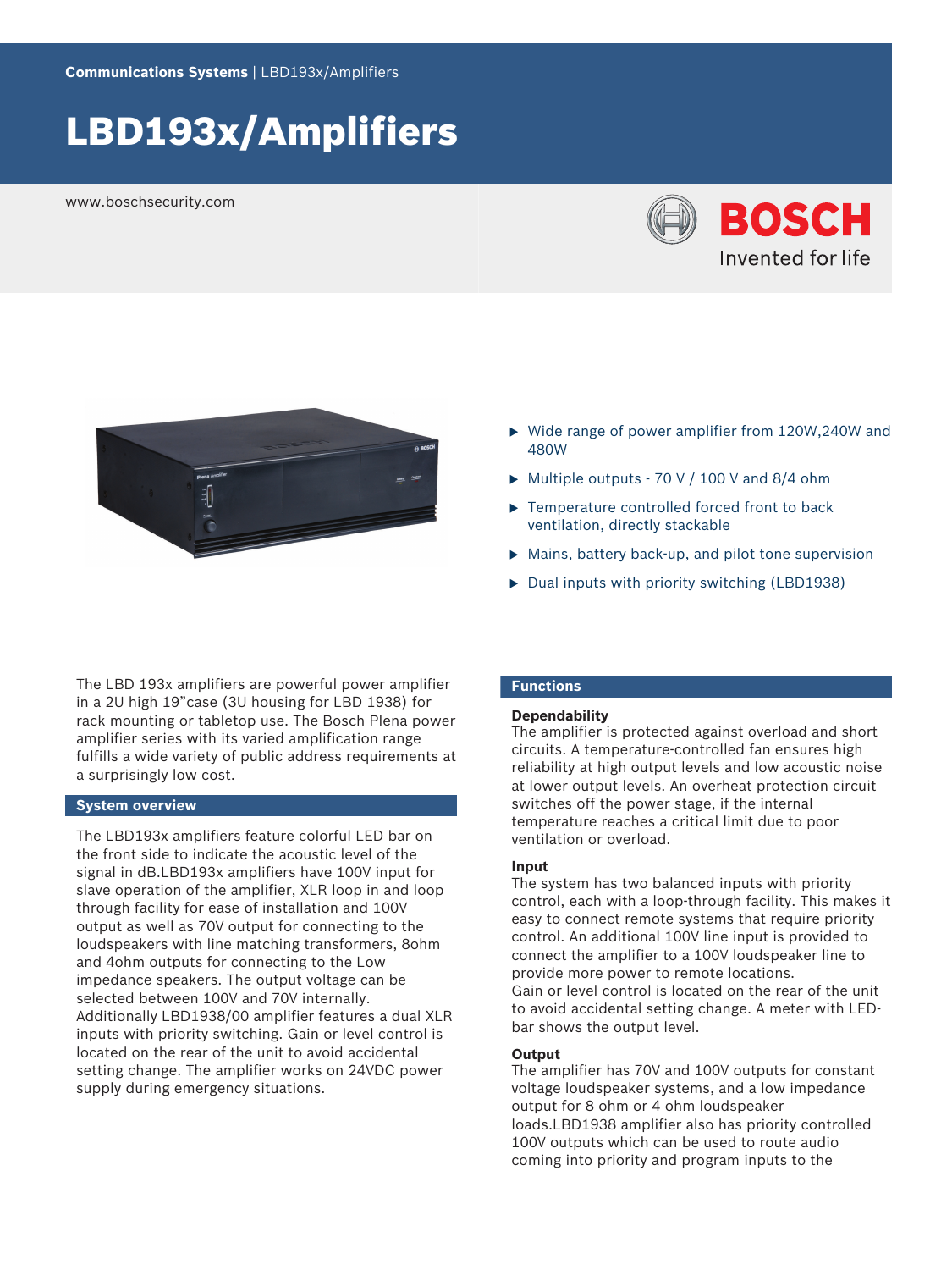loudspeaker. The LBD1938/00 amplifier has priority input and program input on the rear which can be used for routing important or emergency announcements when the amplifier is being used as a independent amplifier(ex: with local music source connected to program input).

There are Priority input enable and Program input enable pins which are default off and default on respectively, when these enabled by a 24VDC signal then the respective inputs are activated. Whenever the priority enable input is supplied with continuous 24VDC signal, the program input is over-rided by the priority input.

## **Certifications and approvals**

Safety acc. to EN 60065

| <b>Parts included</b> |                                    |  |  |  |
|-----------------------|------------------------------------|--|--|--|
| Quantity              | Components                         |  |  |  |
|                       | Plena Power Amplifier              |  |  |  |
|                       | Power Chord                        |  |  |  |
|                       | Set of 19" mounting brackets       |  |  |  |
|                       | Installation and user instructions |  |  |  |

## **Technical specifications**

## **Electrical Specifications**

|                                    | LBD1930/00                                                | LBD1935/00                                                | LBD1938/00                                                |
|------------------------------------|-----------------------------------------------------------|-----------------------------------------------------------|-----------------------------------------------------------|
| Power supply                       |                                                           |                                                           |                                                           |
| Input Voltage                      | 230VAC ±10% at 50/60Hz or<br>24VDC ±10%                   | 230VAC ±10% at 50/60Hz or<br>24VDC                        | 230VAC ±10% at 50/60Hz or<br>24VDC                        |
| Inrush Current                     | 8A at 230 VAC, 6A at 24 VDC                               | 9A at 230 VAC, 11A at 24 VDC                              | 19A at 230 VAC, 30A at 24<br><b>VDC</b>                   |
| Performance                        |                                                           |                                                           |                                                           |
| Rated Output (RMS)                 | 120W                                                      | 240W                                                      | 480W                                                      |
| Power reduction on backup<br>power | $-1$ dB                                                   | $-1$ dB                                                   | $-1$ dB                                                   |
| Frequency response                 | 60 Hz to 18 kHz (+1/-3 dB at<br>-10 dB ref. rated output) | 60 Hz to 18 kHz (+1/-3 dB at<br>-10 dB ref. rated output) | 60 Hz to 18 kHz (+1/-3 dB at<br>-10 dB ref. rated output) |
| <b>Distortion</b>                  | <1% at rated output, 1 kHz                                | <1% at rated output, 1 kHz                                | <1% at rated output, 1 kHz                                |
| S/N (flat at max volume)           | >65 dB                                                    | >85dB                                                     | > 90 dB                                                   |
| Power consumption                  |                                                           |                                                           |                                                           |
| Max power consumption              | 400 VA                                                    | 760 VA                                                    | 1600 VA                                                   |
| <b>Mains operation</b>             |                                                           |                                                           |                                                           |
| Max power                          | 274W                                                      | 451W                                                      | 990W                                                      |
| $-3 dB$                            | 193W                                                      | 340W                                                      | 715W                                                      |
| Pilot tone                         | 41W                                                       | 55W                                                       | 110W                                                      |
| Idle                               | <b>18W</b>                                                | 16W                                                       | <b>25W</b>                                                |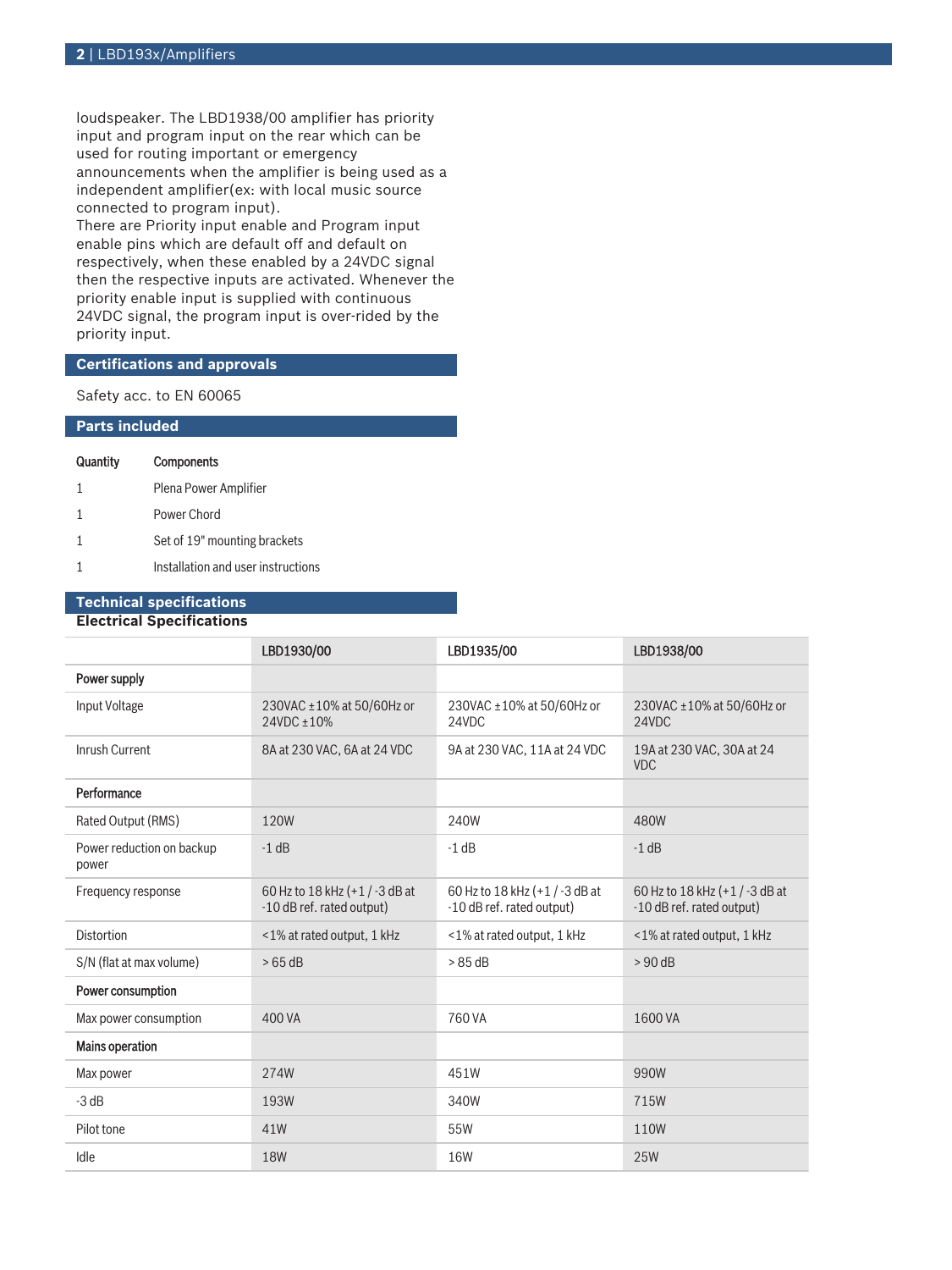| 24V DC operation                    |                                 |                                 |                                 |
|-------------------------------------|---------------------------------|---------------------------------|---------------------------------|
| Max power                           | 7.0A (168W)                     | 12.1A (290W)                    | 32A (770W)                      |
| $-3 dB$                             | 6.0A (144W)                     | 11.4A (274W)                    | 26A (625W)                      |
| Pilot tone                          | 0.9A(22W)                       | 1.7A(41W)                       | 3.8A (91W)                      |
| Idle                                | 0.1A(2.4W)                      | 0.3A(7W)                        | 0.7A(17W)                       |
| Line Input s                        | 2x                              | 2x                              | 2x                              |
| Connector                           | 3-pin XLR, balanced             | 3-pin XLR, balanced             | 3-pin XLR, balanced             |
| Sensitivity                         | 1 <sub>V</sub>                  | 1 V                             | 1 <sub>V</sub>                  |
| Impedance                           | >20k ohm                        | >20k ohm                        | >20k ohm                        |
| <b>CMRR</b>                         | >25 dB (50 Hz to 20 kHz)        | >25 dB (50 Hz to 20 kHz)        | >25 dB (50 Hz to 20 kHz)        |
| Gain                                | 40dB                            | 40dB                            | 40dB                            |
| 100 V input                         |                                 |                                 |                                 |
| Connector                           | Screw, unbalanced               | Screw, unbalanced               | Screw, unbalanced               |
| Sensitivity                         | 100V                            | 100V                            | 100V                            |
| Impedance                           | 330k ohm                        | 330k ohm                        | 330k ohm                        |
| Line I oop through output           | 2x                              | 2x                              | 2x                              |
| Connector                           | 3-pin XLR                       | 3-pin XLR                       | 3-pin XLR                       |
| Nominal level                       | 1V                              | 1V                              | 1V                              |
| Impedance                           | Direct connection to line input | Direct connection to line input | Direct connection to line input |
| Loudspeakers outputs                | 3x                              | 3x                              | 3x                              |
| Connector                           | Screw, floating                 | Screw, floating                 | Screw, floating                 |
| Direct output                       | 100 V, 70 V, 8/4 ohm            | 100 V, 70 V, 8/4 ohm            | 100 V, 70 V, 8/4 ohm            |
| Priority only (from input 1)        |                                 |                                 | 100V/70V internally selectable  |
| Music (non-priority) only           |                                 |                                 | 100V/70V internally selectable  |
| <b>Mechanical Specifications</b>    |                                 |                                 |                                 |
| Dimensions (H x W x D)              | 100 x 430 x 270 mm              | 100 x 430 x 270 mm              | 145 x 430 x 370 mm              |
| Weight                              | 10.5kg                          | 12.5 kg                         | 25 kg                           |
| Color                               | Charcoal                        | Charcoal                        | Charcoal                        |
| Mounting                            | 19" rack, 2U height             | 19" rack, 2U height             | 19" rack, 3U height             |
| <b>Environmental Specifications</b> |                                 |                                 |                                 |
| Operating temperature               | $-10$ °C to $+45$ °C            | $-10$ °C to $+45$ °C            | $-10$ °C to $+45$ °C            |
| Storage temperature                 | -40 °C to +70 °C                | -40 °C to +70 °C                | -40 °C to +70 °C                |
| Relative humidity                   | < 95%                           | < 95%                           | < 95%                           |
| Acoustic noise level of fan         | <48dB SPL at 1m(max output)     | <48dB SPL at 1m(max output)     | <48dB SPL at 1m(max output)     |

## **Ordering information**

**LBD1935/00 Power Amplifier** Order number **LBD1935/00**

**LBD1938/00 Power Amplifier** Order number **LBD1938/00**

**LBD1930/00 Power Amplifier** Order number **LBD1930/00**